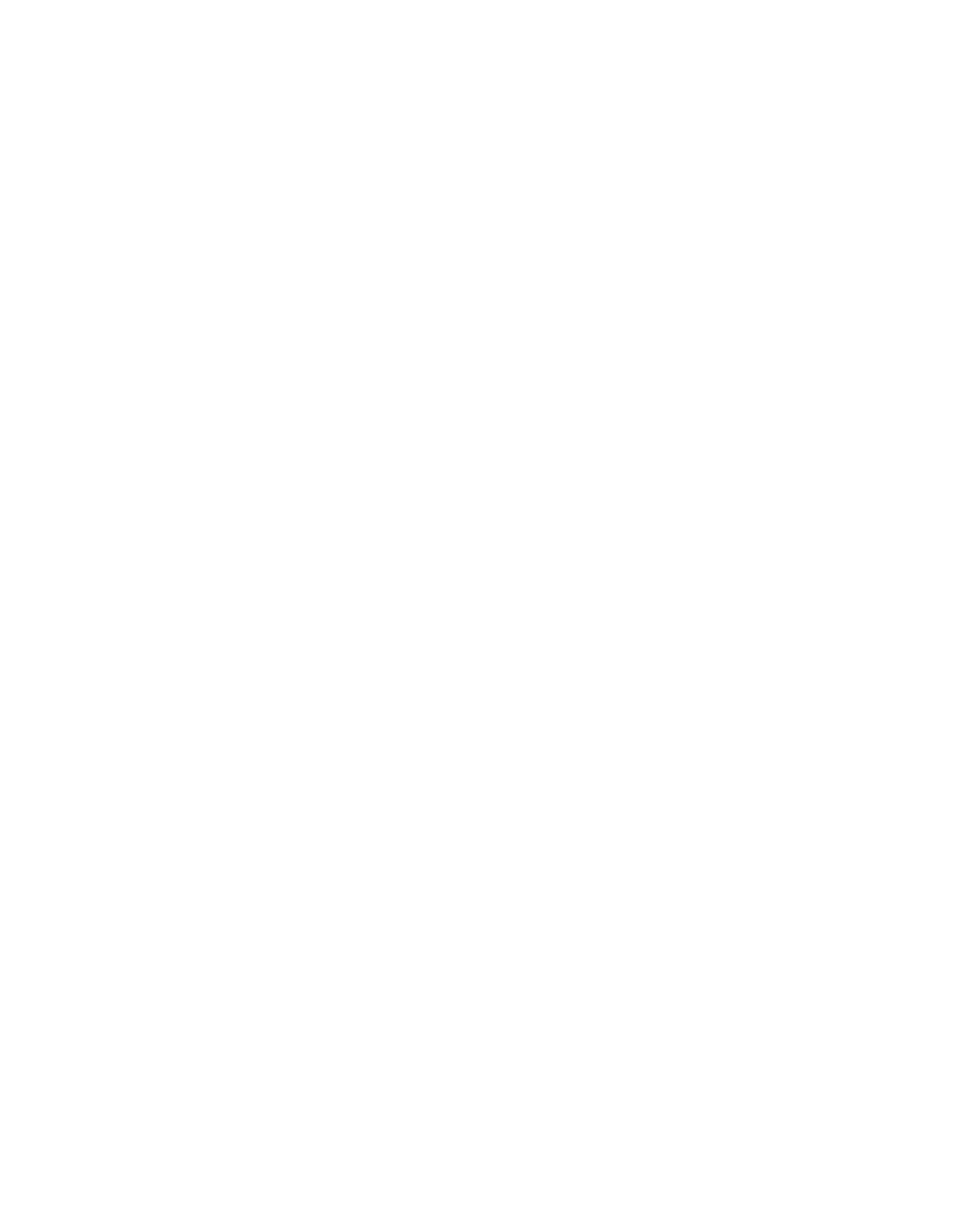Present: John Russell, Matt Starr, Cathe Mazza, Wendall Soule, Jill Scholsohn, Alan Gawel, Bonnie Donzella (at 20:41) and Gary Hock (at 20:45)

Call to order at 19:37

# Public/member comments: none

Approval of March EC minutes: J**ohn Russell made a motion, seconded by Wendall Soule, to approve the March EC meeting minutes.** Voting yes: Cathe Mazza, Matt Starr, Wendall Soule, Jill Scholsohn. Voting no: no one. Abstentions: Alan Gawel. Motion carries.

Membership: 1. background check all ok for Aurora Aviles and the check on Jeffrey Rojas is delayed due to his change of address. 2. Members who have not paid their annual dues by April 15 will be notified and the list published by the Secretary.

### Old Business

1. Bookkeeper: **Alan made a motion, seconded by Wendall, to move this topic to the end of Old Business.** Voting yes: Wendall Soule, Jill Scholsohn, Cathe Mazza, Alan Gawel, Matt Starr. Voting no: no one. No abstentions. Motion carries.

- 2. Foundation Committee: no update
- 3. EMS funding : meeting with BOF on May 6; general discussion.
- 4. ARPA: no update.

5. KML: J**ill Scholsohn made a motion, seconded by Wendall Soule, to recommend to the department that we approve Quiz Night for the library on Sept. 24th.** Voting yes: Wendall Soule, Jill Scholsohn, Matt Starr, Alan Gawel, Cathe Mazza. Voting no: no one. No abstentions. Motion carries.

- 6. Investment Committee: there was clarification given by the President.
- 7. Stipend: the President has a draft memo from the lawyers and a bill to be paid of \$100.
- 1. Bookkeeper: it was agreed to postpone this topic to our May meeting.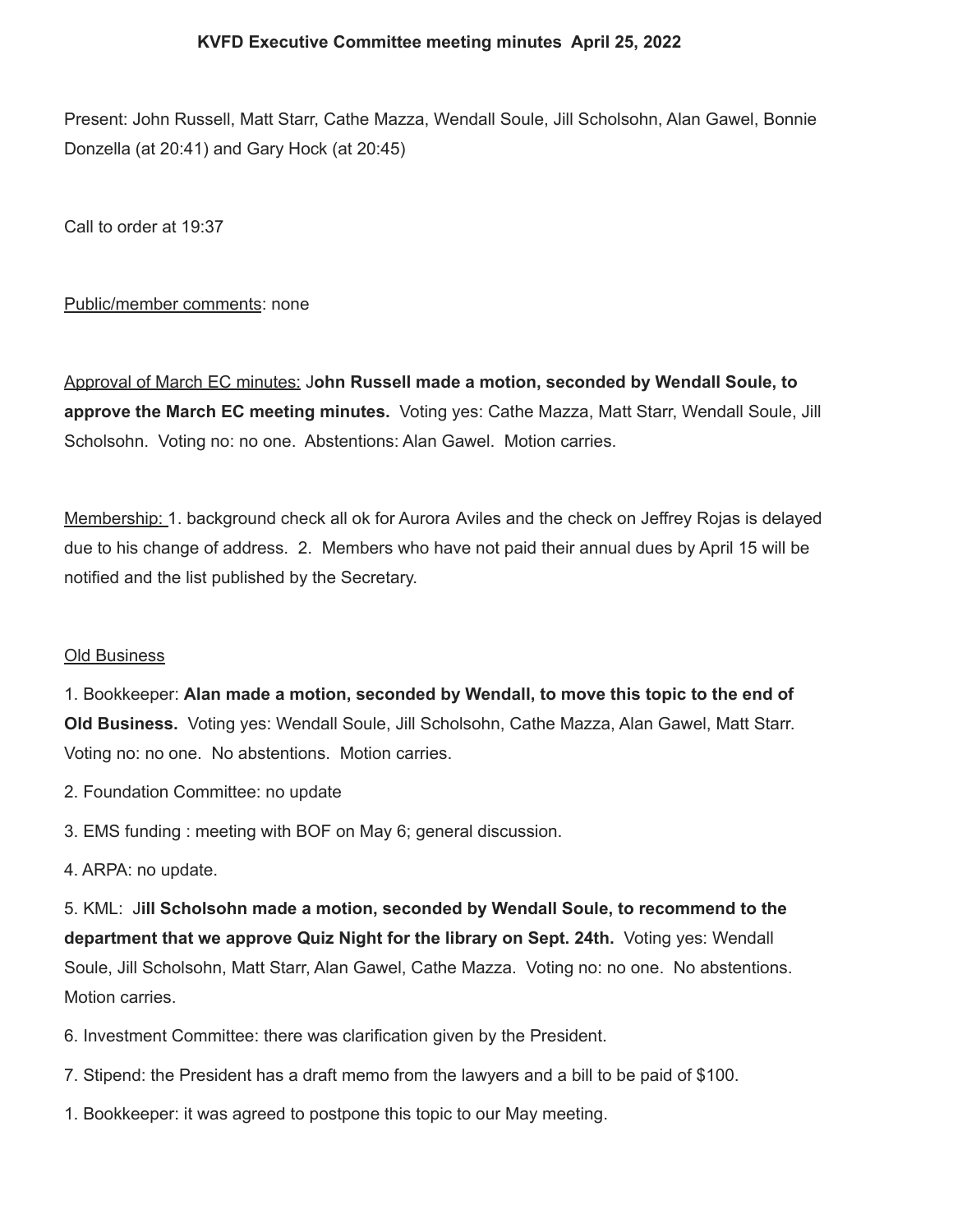#### **New Business**

1. ERM employee request: **Jill Scholsohn made a motion, seconded by Bonnie Donzella, to allow ERM staff Damian to put his motorcycle inside the ambulance bay.** Voting yes: Jill Scholsohn, Bonnie Donzella, Wendall Soule, Alan Gawel, Cathe Mazza. Voting no: Matt Starr. Absention: Gary Hock. Motion carries.

2. Ambulance billing: discussion and explanation of the billing process.

3. Town funding: redundant item (covered under Old Business #3).

# Treasurer's Report

1. **Alan Gawel made a motion, seconded by Matt Starr, to move \$100,000.00 from Ambulance Revenue to Operations.** Voting yes: Cathe Mazza, Wendall Soule, Alan Gawel, Matt Starr, Gary Hock, Bonnie Donzella, Jill Scholsohn. Voting no: no one. No abstentions. Motion carries.

2. **Alan Gawel made a motion, seconded by Matt Starr, to retroactively approve the Treasurer's movement of \$25,000.00 from Donations account to Operations.** Voting yes: Bonnie Donzella, Wendall Soule, Alan Gawel, Matt Starr, Jill Scholsohn, Cathe Mazza, Gary Hock. Voting no: no one. No abstentions. Motion carries.

### President's Report

Our tech officer has been added to the Rover APP.

# Fire Chief's Report

1. May 15 is a live burn at the regional fire school.

2. LCAFC meeting which reviewed the Trooper fatality was good. Their September meeting is in Kent.

- 3. Rep. Maria Horne said OSHA regulations are in the works.
- 4. Regional boat teams will drill on April 28.
- 5. Swift water tech class will start soon in Sherman. It's a 3.5 week course.

# Ambulance Chief's Report

- 1. NW corner chiefs meeting a few weeks ago was good.
- 2. The Paramedic Oversight Committee has begun their contract review.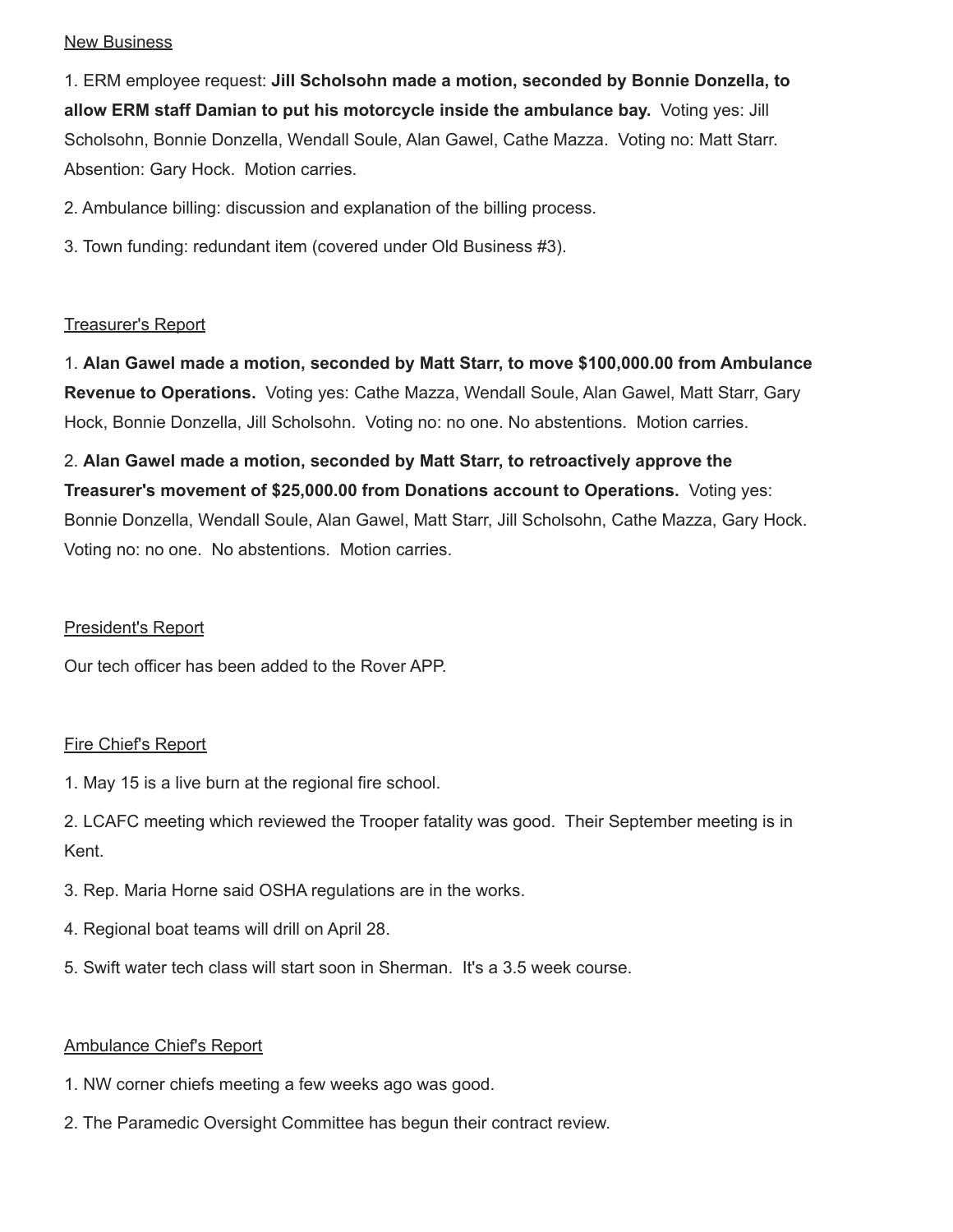3. certification of operations renewal needs to have updated officer information. Please reply to Bonnie asap.

4. Bonnie is out of town April 29 through May 8. Contact Jill or MaryAnn for questions/help, etc.

# Line Officers

Gary reported that the NMAFC meeting last month was good. There was discussion about the future of the burn building.

# Appointed Positions

no reports

### **Committees**

1. Ball: a topic/question raised tonight was what will we do if COVID spikes?

2. Staffing: we're looking at all options and are working to revise the supplemental staff policy. Next meeting is May 19.

### **Auxiliary**

no report

### **Juniors**

- 1. three members now
- 2. Connor is Captain, Will is Lieutenant and Ben is Secretary/Treasurer.
- 3. Do we want to issue them pagers?
- 4. Do they have any money in their budget?

Adjourned at 21:49

Respectfully submitted,

**Cathe** 

**ReplyForward**